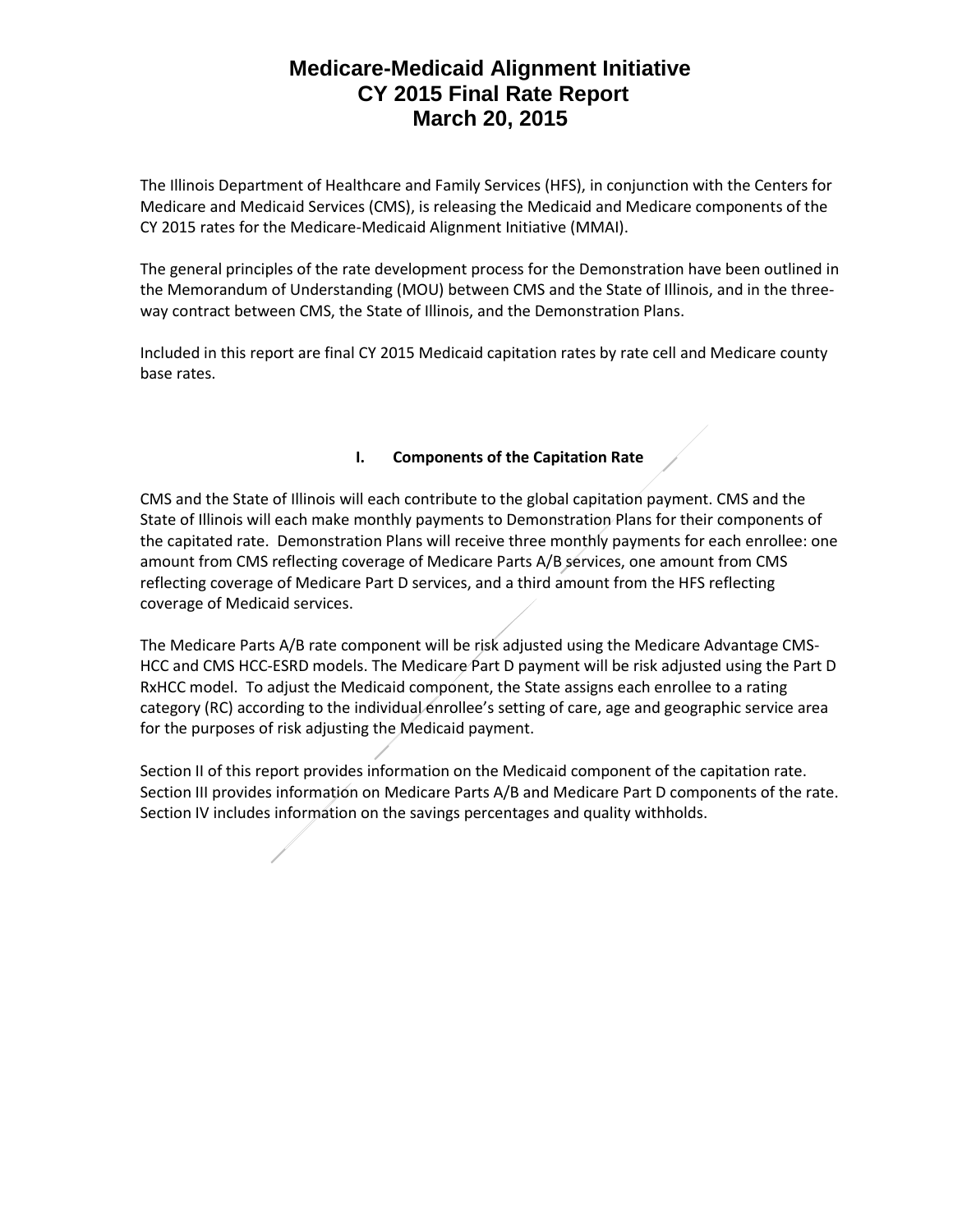### **II.** Medicaid Component of the Rate – CY 2015

This section provides an overview of the capitation rate development for the Medicaid component of the Medicare-Medicaid Alignment Initiative for CY 2015 and has been developed to address the requirements outlined under 42 CFR 438.6(c) related to actuarial soundness of the capitation rates. The basis for the Medicaid rates began with costs developed prior to the application of the Medicare and Medicaid composite savings percentages established by the state and CMS, informed by estimates from CMS and its contractors. The final Medicaid capitation rates were set consistent with 42 CFR 438.6(c) in combination with a qualification that the Medicare capitation rates were established by CMS and the Medicare and Medicaid composite savings percentages were established by the state and CMS.

The following table illustrates the proposed monthly capitation rates for each rate cell for MMAI Medicaid benefits. The 1% shared savings percentage for the first year of the program, as outlined in the Memorandum of Understanding (MOU) and Three-Way Contract, has been applied to these rates. The 1% quality withhold for the first year of the program has not been applied to the rates below.

| <b>MMAI Medicaid Component Demonstration Capitation</b> |          |                 |  |  |
|---------------------------------------------------------|----------|-----------------|--|--|
| <b>Rates Effective Calendar Year 2015</b>               |          |                 |  |  |
|                                                         | Greater  | <b>Central</b>  |  |  |
| <b>Rate Cell</b>                                        | Chicago  | <b>Illinois</b> |  |  |
| Age 21-64                                               |          |                 |  |  |
| Community                                               | \$143.82 | \$141.18        |  |  |
| Community - Plus Rate                                   | 340.23   | 302.12          |  |  |
| <b>Nursing Facility</b>                                 | 3,402.32 | 3,021.15        |  |  |
| Other Waiver                                            | 1,792.49 | 1,604.32        |  |  |
| Other Waiver - Plus                                     |          |                 |  |  |
| Rate                                                    | 2,865.71 | 2,548.88        |  |  |
| Age 65+                                                 |          |                 |  |  |
| <b>Community</b>                                        | \$59.51  | \$69.12         |  |  |
| Community - Plus Rate                                   | 338.56   | 291.22          |  |  |
| <b>Nursing Facility</b>                                 | 3,385.64 | 2,912.19        |  |  |
| Other Waiver                                            | 1,096.16 | 1,061.51        |  |  |
| Other Waiver – Plus                                     |          |                 |  |  |
| Rate                                                    | 2,622.48 | 2,295.30        |  |  |

The CY 2015 Medicaid component capitation rates are based upon previously certified actuarially sound capitation rates documented in the April 11, 2014 Milliman MMAI rate certification report for CY 2014 rates. The CY 2015 capitation rates were updated to reflect emerging medical trends and experience for the population eligible to enroll in the MMAI.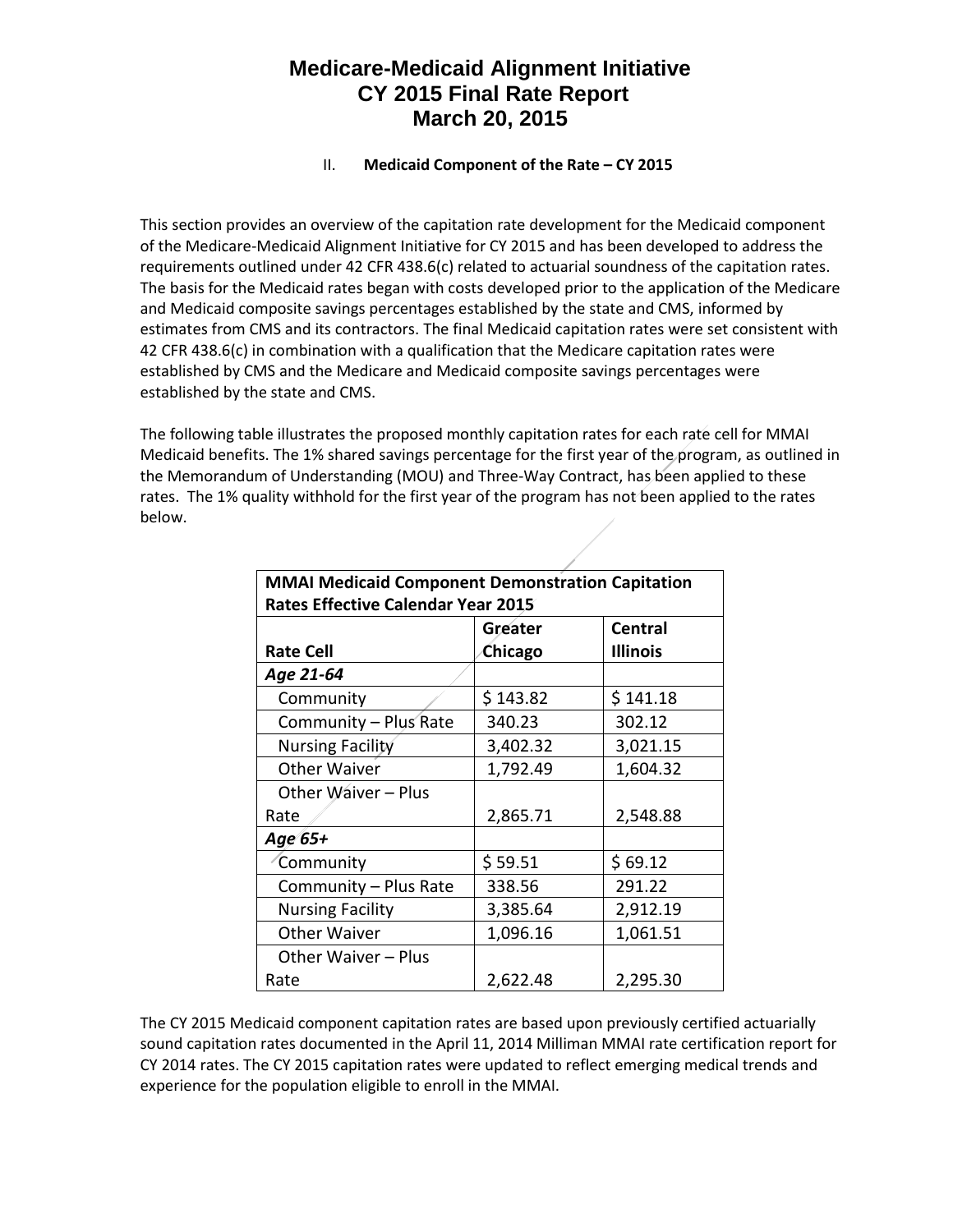### **TREND ADJUSTMENTS**

Trend rates were developed to adjust the previously certified capitation rates to reflect changes in medical cost inflation. The trend rate adjustments were applied from the midpoint of the previous rate period (July 1, 2014) to the midpoint of the updated rate period (July 1, 2015).

| <b>MMAI Medicaid Component Demonstration Capitation Rates</b><br><b>Selected Utilization and Cost Trends</b> |                    |                  |             |  |
|--------------------------------------------------------------------------------------------------------------|--------------------|------------------|-------------|--|
| <b>Service Category</b>                                                                                      | <b>Utilization</b> | <b>Unit Cost</b> | <b>PMPM</b> |  |
| Inpatient Hospital Crossover                                                                                 | (0.5%)             | 2.5%             | 5.1%        |  |
| <b>Outpatient Hospital</b>                                                                                   |                    |                  |             |  |
| Crossover                                                                                                    | (2.0%)             | 5.0%             | 2.9%        |  |
| <b>Professional Crossover</b>                                                                                | 11.0%              | 0.8%             | 11.9%       |  |
| Pharmacy                                                                                                     | 1.5%               | $(2.0\%)$        | (0.5%)      |  |
| <b>Other Ancillary</b>                                                                                       | (2.5%)             | (2.5%)           | (4.9%)      |  |
| Mental Health Rehab Option                                                                                   | (1.5%)             | (0.5%)           | (2.0%)      |  |
| <b>Nursing Facility</b>                                                                                      | 1.0%               | 0.0%             | 1.0%        |  |
| <b>Waiver Services</b>                                                                                       | 1.0%               | 1.0%             | 2.0%        |  |

### **DATA RELIANCE**

The following information was provided by HFS to develop the actuarially sound capitation rates for the calendar year 2015 contract period.

- Data and information provided for 2014 actuarially sound capitation rate development;
- Monthly data extract of claim and eligibility information for the FFS program for state fiscal years 2011 through 2014; and,
- Projected MMAI eligibility and enrollment by rate cell and region.

Although the data were reviewed for reasonableness, we have accepted the data without audit. To the extent the data were incomplete or otherwise inaccurate, the information presented will need to be modified.

It should be emphasized that capitation rates are a projection of future costs based on a set of assumptions. Results will differ if actual experience is different from the assumptions. No guarantee is provided, either written or implied, that the data and information is 100% accurate or error free. The capitation rates provided will change to the extent that there are material errors in the information that was provided.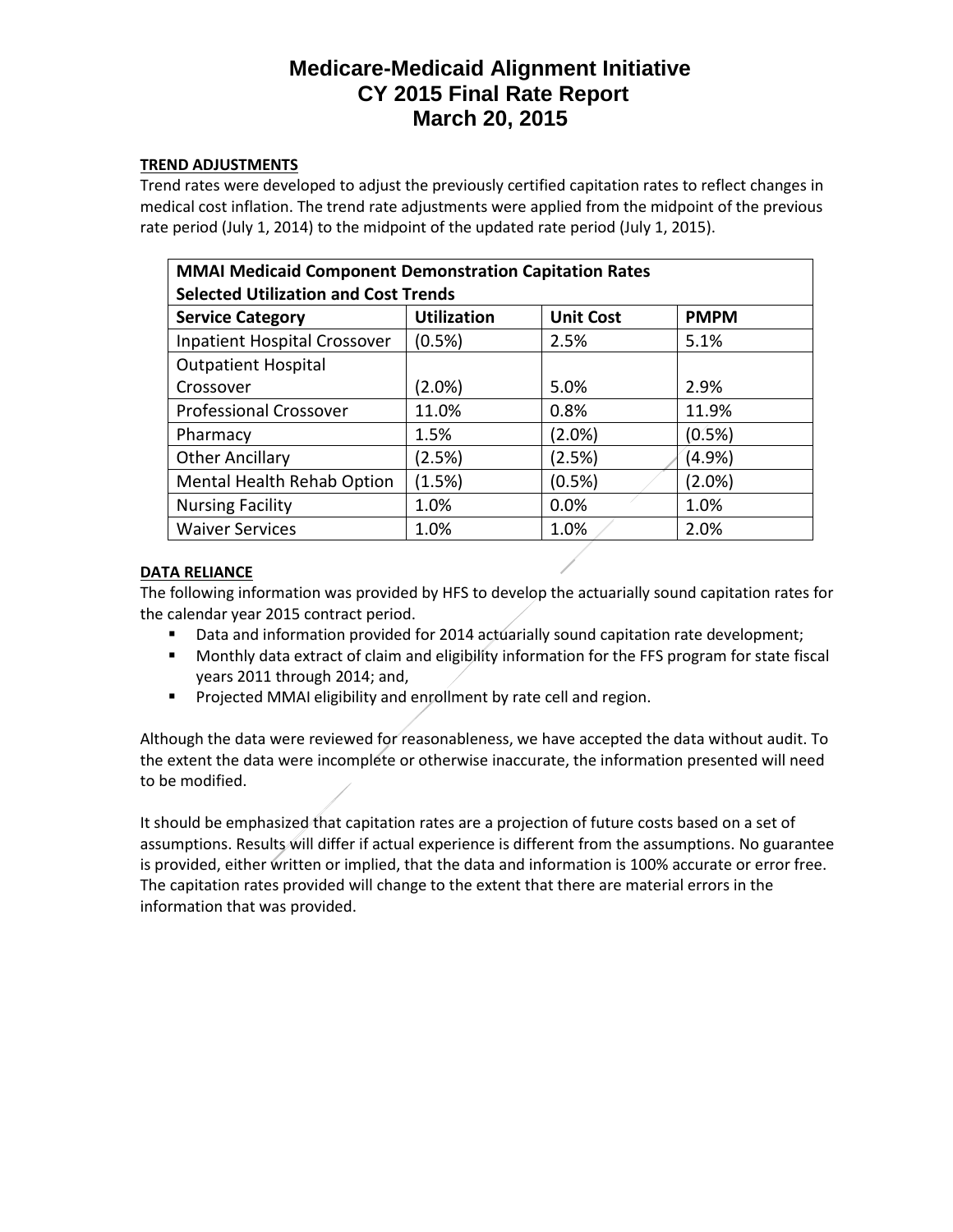### **III.** Medicare Components of the Rate – CY 2015

#### *Medicare A/B Services*

CMS has developed baseline spending (costs absent the Demonstration) for Medicare A and B services using estimates of what Medicare would have spent on behalf of the enrollees absent the Demonstration. With the exception of specific subsets of enrollees as noted below, the Medicare baseline for A/B services is a blend of the Medicare Fee-for-Service (FFS) Standardized County Rates and the Medicare Advantage projected payment rates for each year, weighted by the proportion of the target population that would otherwise be enrolled in each program in the absence of the Demonstration. The Medicare Advantage baseline spending includes costs that would have occurred absent the Demonstration, such as quality bonus payments for applicable Medicare Advantage plans.

Both baseline spending and payment rates under the Demonstration for Medicare A/B services are calculated as PMPM standardized amounts for each Demonstration county. Except as otherwise noted, the Medicare A/B portion of the baseline is updated annually based on the annual FFS estimates and benchmarks released each year with the annual Medicare Advantage and Part D rate announcement, and Medicare Advantage bids for the applicable year for products in which potential MMAI enrollees would be enrolled absent the MMAI .

*Medicare A/B Component Payments:* CY 2015 Medicare A/B Baseline County rates are provided below. The rates represent the weighted average of the CY 2015 FFS Standardized County Rates, updated to incorporate the adjustments noted below, and the Medicare Advantage projected payment rates for CY 2015 based on the expected enrollment of beneficiaries from Medicare FFS and Medicare Advantage in CY 2015 at the county level. The rates weight the FFS and Medicare Advantage components at the same weighting as used to set 2014 rates. However, CMS has updated the Medicare Advantage component based on 2015 Medicare Advantage bids for products that serve (or would have served) potential MMAI enrollees.

The Medicare A/B component of the rate includes the following adjustment:

• The FFS component of the CY 2015 Medicare A/B baseline rate has been updated to reflect a 1.71% upward adjustment to account for the disproportionate share of bad debt attributable to Medicare-Medicaid enrollees in Medicare FFS (in the absence of the Demonstration). This 1.71% adjustment applies for CY 2015 and will be updated for subsequent years of the Demonstration.

The FFS component of the CY 2015 Medicare A/B baseline rates has been updated to fully incorporate the most current hospital wage index and physician geographic practice cost index. In contrast to MMAI rate-setting for 2014, when CMS made an adjustment specific to MMAI, these adjustments are fully included in the 2015 standardized FFS county rates. As such, no MMAI-specific adjustment is necessary for 2015.

*Coding Intensity Adjustment:* CMS annually applies a coding intensity factor to Medicare Advantage risk scores to account for differences in diagnosis coding patterns between the Medicare Advantage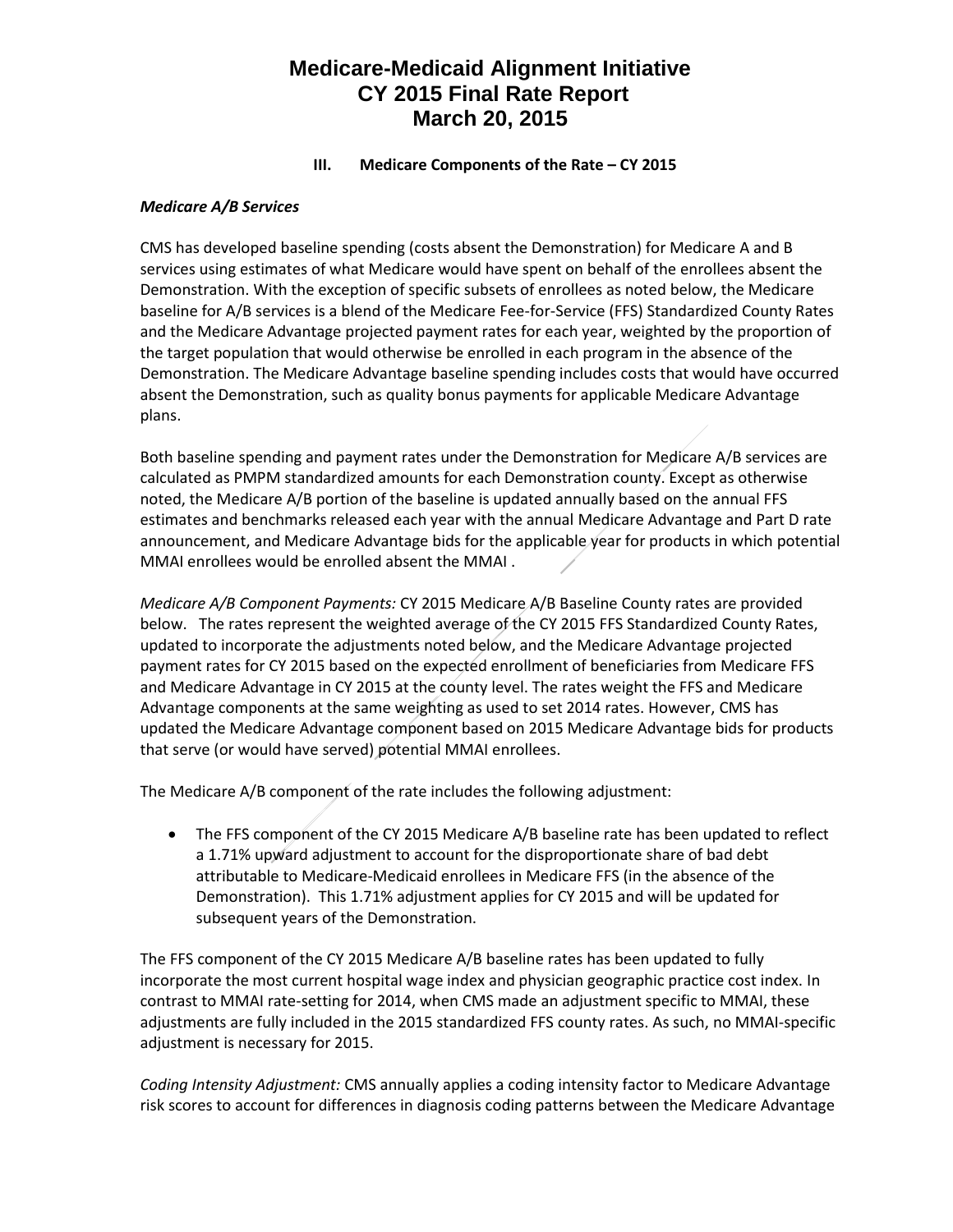and the Original Fee-for-Service Medicare programs. The adjustment for CY 2015 in Medicare Advantage is 5.16%. For CY 2014, based on the special enrollment processes for MMAI, CMS established the FFS component of the Medicare A/B baseline in a manner that did not lead to lower amounts due to this coding intensity adjustment.

As described in the three-way contract, in CY 2015 CMS will apply a coding intensity adjustment based on the anticipated proportion of Demonstration enrollees in CY 2015 with prior Medicare Advantage experience and/or Demonstration experience based on the Demonstration's enrollment phase-in as of September 30, 2014. CMS' calculations take into account planned passive enrollment and rates of opt-out and engagement in the passive enrollment process. For MMAI, the 2015 coding intensity adjustment is 1.73%.

Operationally, due to systems limitations, CMS will still apply the full coding intensity adjustment factor to the risk scores but has increased the FFS component of the Medicare A/B baseline for non-ESRD beneficiaries and the Medicare A/B baseline for beneficiaries with an ESRD status of functioning graft to offset this (by increasing these amounts by a corresponding percentage). The coding intensity factor will not be applied to risk scores for enrollees with an ESRD status of dialysis or transplant during the Demonstration, consistent with Medicare Advantage policy.

After 2015, CMS plans to apply the full prevailing Medicare Advantage coding intensity adjustment.

*Impact of Sequestration*: Under sequestration, for services beginning April 1, 2013, Medicare payments to providers for individual services under Medicare Parts A and B, and non-exempt portions of capitated payments to Part C Medicare Advantage Plans and Part D Medicare Prescription Drug Plans are reduced by 2%. These reductions are also applied to the Medicare components of the integrated rate. Therefore, under MMAI CMS will reduce non-exempt portions of the Medicare components of the integrated rate by 2%, as noted in the sections below.

*Default Rate:* The default rate will be paid when a beneficiary's address on record is outside of the service area. The default rate is specific to each Demonstration Plan and is calculated using an enrollment-weighted average of the rates for each county in which the Demonstration Plan participates.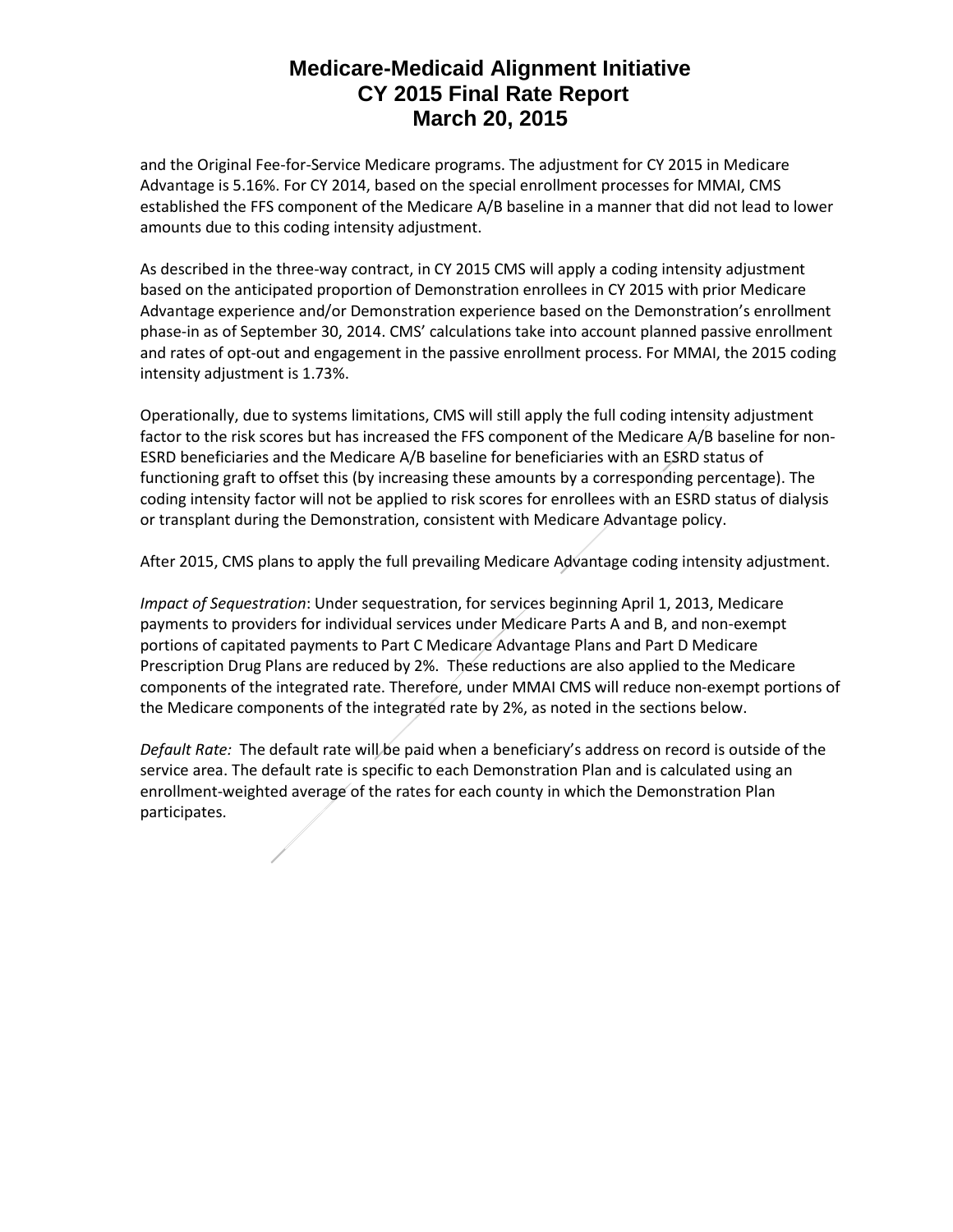| 2015 Medicare A/B Baseline PMPM, Non-ESRD Beneficiaries, Standardized 1.0 Risk Score, by Demonstration County <sup>1</sup> |                          |                 |                               |                           |                      |                     |
|----------------------------------------------------------------------------------------------------------------------------|--------------------------|-----------------|-------------------------------|---------------------------|----------------------|---------------------|
| County                                                                                                                     | 2015                     | 2015            | 2015 Medicare A/B             | 2015 Updated              | 2015 Medicare        | <b>2015 Final</b>   |
|                                                                                                                            | <b>Published</b>         | <b>Updated</b>  | <b>Baseline Preliminary</b>   | <b>Medicare A/B</b>       | A/B Baseline         | <b>Medicare A/B</b> |
|                                                                                                                            | <b>FFS</b>               | <b>Medicare</b> |                               | <b>Baseline</b>           | <b>PMPM, Savings</b> | <b>PMPM Payment</b> |
|                                                                                                                            | <b>Standardized</b>      | $A/B$ FFS       | (increased to offset          |                           | Percentage           |                     |
|                                                                                                                            | County Rate <sup>2</sup> | <b>Baseline</b> | application of                | (incorporating            | <b>Applied</b>       | (2% sequestration   |
|                                                                                                                            |                          |                 | modified coding               | updated Medicare          |                      | reduction applied   |
|                                                                                                                            |                          | (updated by     | intensity adjustment          | A/B FFS baseline and      | (after application   | and prior to        |
|                                                                                                                            |                          | CY 2015 bad     | factor in $2015$ <sup>3</sup> | <b>Medicare Advantage</b> | of 1% savings        | quality withhold)   |
|                                                                                                                            |                          | debt            |                               | component)                | percentage)          |                     |
|                                                                                                                            |                          | adjustment)     |                               |                           |                      |                     |
| Champaign                                                                                                                  | \$658.31                 | \$669.57        | \$693.35                      | \$695.25                  | \$688.30             | \$674.53            |
| Christian                                                                                                                  | 729.83                   | 742.31          | 768.68                        | 768.46                    | 760.77               | 745.56              |
| Cook                                                                                                                       | 858.02                   | 872.69          | 903.69                        | 899.55                    | 890.55               | 872.74              |
| <b>DeWitt</b>                                                                                                              | 682.26                   | 693.93          | 718.57                        | 719.42                    | 712.22               | 697.98              |
| <b>DuPage</b>                                                                                                              | 776.69                   | 789.97          | 818.03                        | 815.94                    | 807.78               | 791.62              |
| Ford                                                                                                                       | 793.33                   | 806.90          | 835.56                        | 833.78                    | 825.44               | 808.93              |
| Kane                                                                                                                       | 802.58                   | 816.30          | 845.30                        | 841.92                    | 833.50               | 816.83              |
| Kankakee                                                                                                                   | 795.42                   | 809.02          | 837.76                        | 837.51                    | 829.14               | 812.56              |
| Knox                                                                                                                       | 731.18                   | 743.68          | 770.10                        | 768.42                    | 760.74               | 745.53              |
| Lake                                                                                                                       | 798.64                   | 812.30          | 841.15                        | 840.76                    | 832.35               | 815.71              |
| Logan                                                                                                                      | 702.38                   | 714.39          | 739.76                        | 739.56                    | 732.17               | 717.53              |
| McLean                                                                                                                     | 657.68                   | 668.93          | 692.69                        | 694.31                    | 687.37               | 673.62              |
| Macon                                                                                                                      | 674.08                   | 685.61          | 709.96                        | 710.01                    | 702.91               | 688.85              |
| Menard                                                                                                                     | 655.51                   | 666.72          | 690.40                        | 690.68                    | 683.77               | 670.10              |
| Peoria                                                                                                                     | 658.49                   | 669.75          | 693.54                        | 695.26                    | 688.31               | 674.55              |
| Piatt                                                                                                                      | 712.16                   | 724.34          | 750.07                        | 750.07                    | 742.56               | 727.71              |
| Sangamon                                                                                                                   | 656.84                   | 668.07          | 691.80                        | 692.27                    | 685.35               | 671.64              |
| <b>Stark</b>                                                                                                               | 662.12                   | 673.44          | 697.36                        | 697.36                    | 690.39               | 676.58              |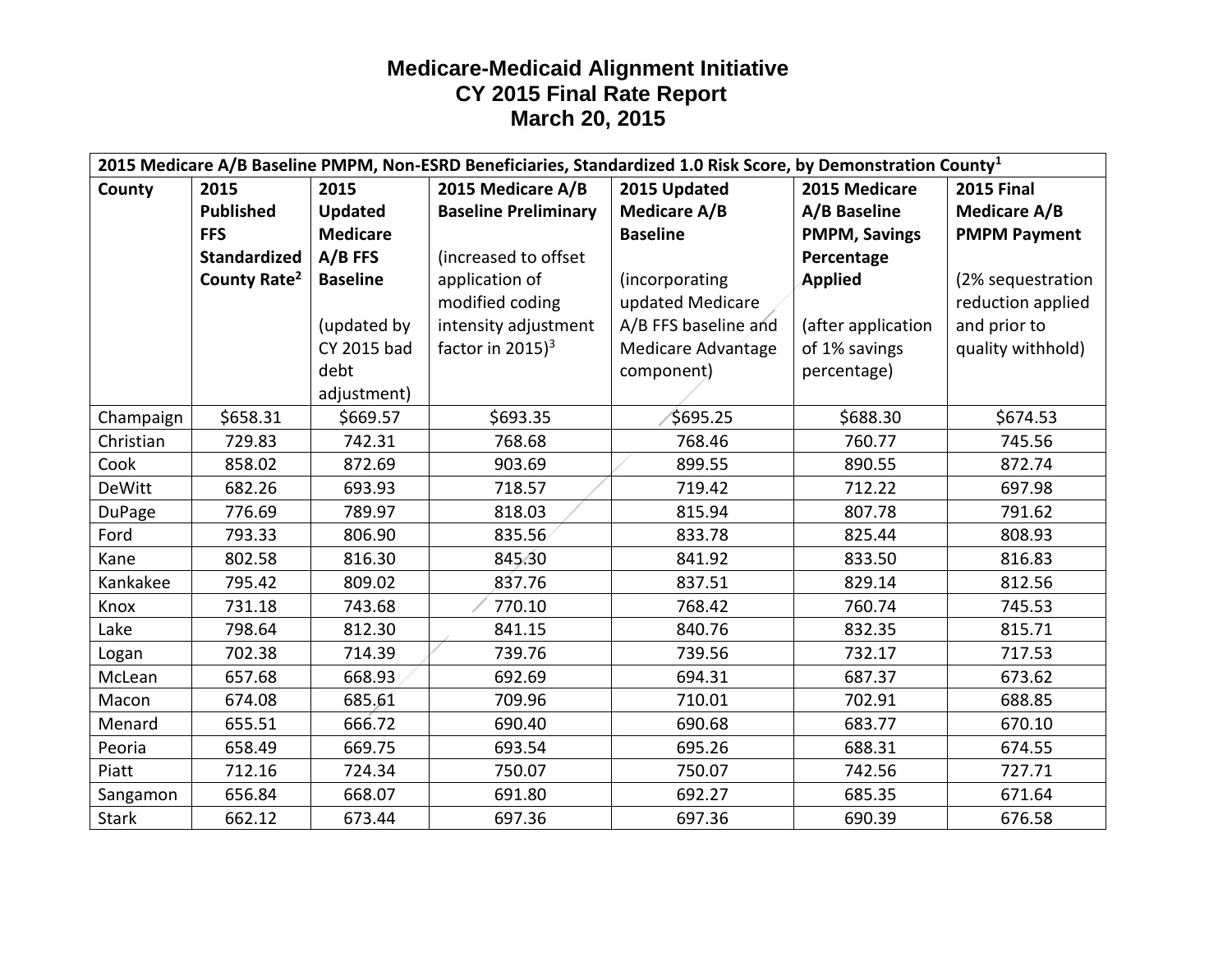| 2015 Medicare A/B Baseline PMPM, Non-ESRD Beneficiaries, Standardized 1.0 Risk Score, by Demonstration County <sup>1</sup> |                          |                 |                               |                      |                      |                     |
|----------------------------------------------------------------------------------------------------------------------------|--------------------------|-----------------|-------------------------------|----------------------|----------------------|---------------------|
| County                                                                                                                     | 2015                     | 2015            | 2015 Medicare A/B             | 2015 Updated         | 2015 Medicare        | <b>2015 Final</b>   |
|                                                                                                                            | <b>Published</b>         | <b>Updated</b>  | <b>Baseline Preliminary</b>   | Medicare A/B         | A/B Baseline         | Medicare A/B        |
|                                                                                                                            | <b>FFS</b>               | <b>Medicare</b> |                               | <b>Baseline</b>      | <b>PMPM, Savings</b> | <b>PMPM Payment</b> |
|                                                                                                                            | <b>Standardized</b>      | $A/B$ FFS       | (increased to offset)         |                      | Percentage           |                     |
|                                                                                                                            | County Rate <sup>2</sup> | <b>Baseline</b> | application of                | (incorporating       | <b>Applied</b>       | (2% sequestration   |
|                                                                                                                            |                          |                 | modified coding               | updated Medicare     |                      | reduction applied   |
|                                                                                                                            |                          | (updated by     | intensity adjustment          | A/B FFS baseline and | (after application   | and prior to        |
|                                                                                                                            |                          | CY 2015 bad     | factor in $2015$ <sup>3</sup> | Medicare Advantage   | of 1% savings        | quality withhold)   |
|                                                                                                                            |                          | debt            |                               | component)           | percentage)          |                     |
|                                                                                                                            |                          | adjustment)     |                               |                      |                      |                     |
| Tazewell                                                                                                                   | 683.17                   | 694.85          | 719.53                        | 721.33               | 714.11               | 699.83              |
| Vermillion                                                                                                                 | 683.27                   | 694.95          | 719.64                        | 720.33               | 713.12               | 698.86              |
| Will                                                                                                                       | 843.28                   | 857.70          | 888.16                        | 884.98               | 876.13               | 858.61              |

<sup>1</sup>Rates do not apply to beneficiaries with ESRD or those electing the Medicare hospice benefit. See Section IV for information on savings percentages.

<sup>2</sup>This is fully "repriced," and therefore this rate report does not show the repricing adjustments shown in the CY 2014 rate report.

<sup>3</sup>For CY 2015 CMS established a coding intensity adjustment based on the anticipated proportion of Demonstration enrollees in CY 2015 with prior Medicare Advantage experience and/or Demonstration experience based on the Demonstration's enrollment phase-in as of September 30, 2014. Operationally, due to systems limitations, CMS will still apply the coding intensity adjustment factor to the risk scores but has increased the FFS component of the Medicare A/B baseline for non-ESRD beneficiaries to offset this. Specifically, CMS will increase the Medicare A/B baseline by a corresponding percentage; the CY 2015 Medicare FFS A/B Baseline is divided by [1-(the standard CY 2015 coding intensity adjustment factor of 5.16% minus the Illinois-specific modified CY 2015 coding intensity adjustment factor of 1.73%)] to determine the CY 2015 Final Medicare FFS A/B Baseline.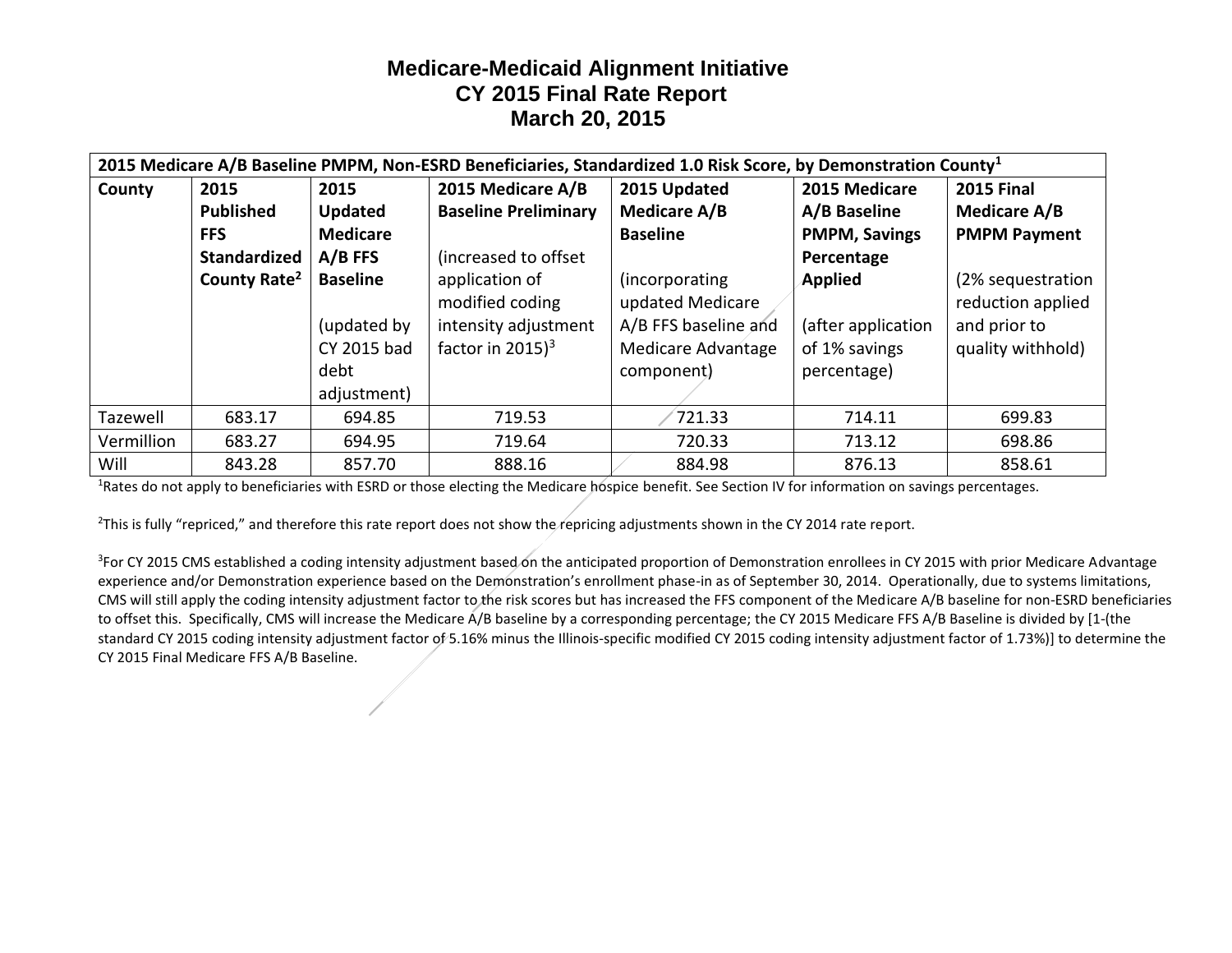The Medicare A/B PMPMs above will be risk adjusted at the beneficiary level using the existing CMS-HCC risk adjustment model.

There is a downward movement in the CY 2015 FFS standardized county rates compared to the CY 2014 FFS standardized county rates. However, this downward movement is partly offset by methodological changes CMS made to calculate risk adjustment normalization factors. This update in the methodology has an effect of increasing the risk scores. For more information on normalization factors, please refer to the Rate Announcement letter from April 07, 2014, located at: [http://www.cms.gov/Medicare/Health-](http://www.cms.gov/Medicare/Health-Plans/MedicareAdvtgSpecRateStats/Downloads/Announcement2015.pdf)

[Plans/MedicareAdvtgSpecRateStats/Downloads/Announcement2015.pdf.](http://www.cms.gov/Medicare/Health-Plans/MedicareAdvtgSpecRateStats/Downloads/Announcement2015.pdf)

*Beneficiaries with End-Stage Renal Disease (ESRD):* Separate Medicare A/B baselines and risk adjustment applies to enrollees with ESRD. The Medicare A/B baselines for beneficiaries with ESRD vary by the enrollee's ESRD status: dialysis, transplant, and functioning graft, as follows:  $\angle$ 

- **Dialysis**: For enrollees in the dialysis status phase, the Medicare A/B baseline is the CY 2015 Illinois ESRD dialysis state rate, updated to incorporate the impact of sequestration-related rate reductions. The CY 2015 ESRD dialysis state rate for Illinois is \$6,978.26 PMPM; the updated CY 2015 ESRD dialysis state rate incorporating a 2% sequestration reduction and prior to the application of the quality withhold is \$6,838.69 PMPM. This applies to applicable enrollees in all counties and will be risk adjusted using the existing HCC-ESRD risk adjustment model.
- **Transplant**: For enrollees in the transplant status phase (inclusive of the 3-months posttransplant), the Medicare A/B baseline is the CY 2015 Illinois ESRD dialysis state rate updated to incorporate the impact of sequestration-related rate reductions. The CY 2015 ESRD dialysis state rate for Illinois is \$6,978.26 PMPM; the updated CY 2015 ESRD dialysis state rate incorporating a 2% sequestration reduction and prior to the application of the quality withhold is \$6,838.69 PMPM. This applies to applicable enrollees in all counties and will be risk adjusted using the existing HCC-ESRD risk adjustment model.
- **Functioning Graft:** For enrollees in the functioning graft status phase (beginning at 4 months post-transplant) the Medicare A/B baseline is the Medicare Advantage 3.5-star county rate/benchmark (see table below). This Medicare A/B component will be risk adjusted using the existing HCC-ESRD risk adjustment model.

A savings percentage will not be applied to the Medicare A/B baseline for enrollees with ESRD (inclusive of those enrollees in the dialysis, transplant and functioning graft status phases).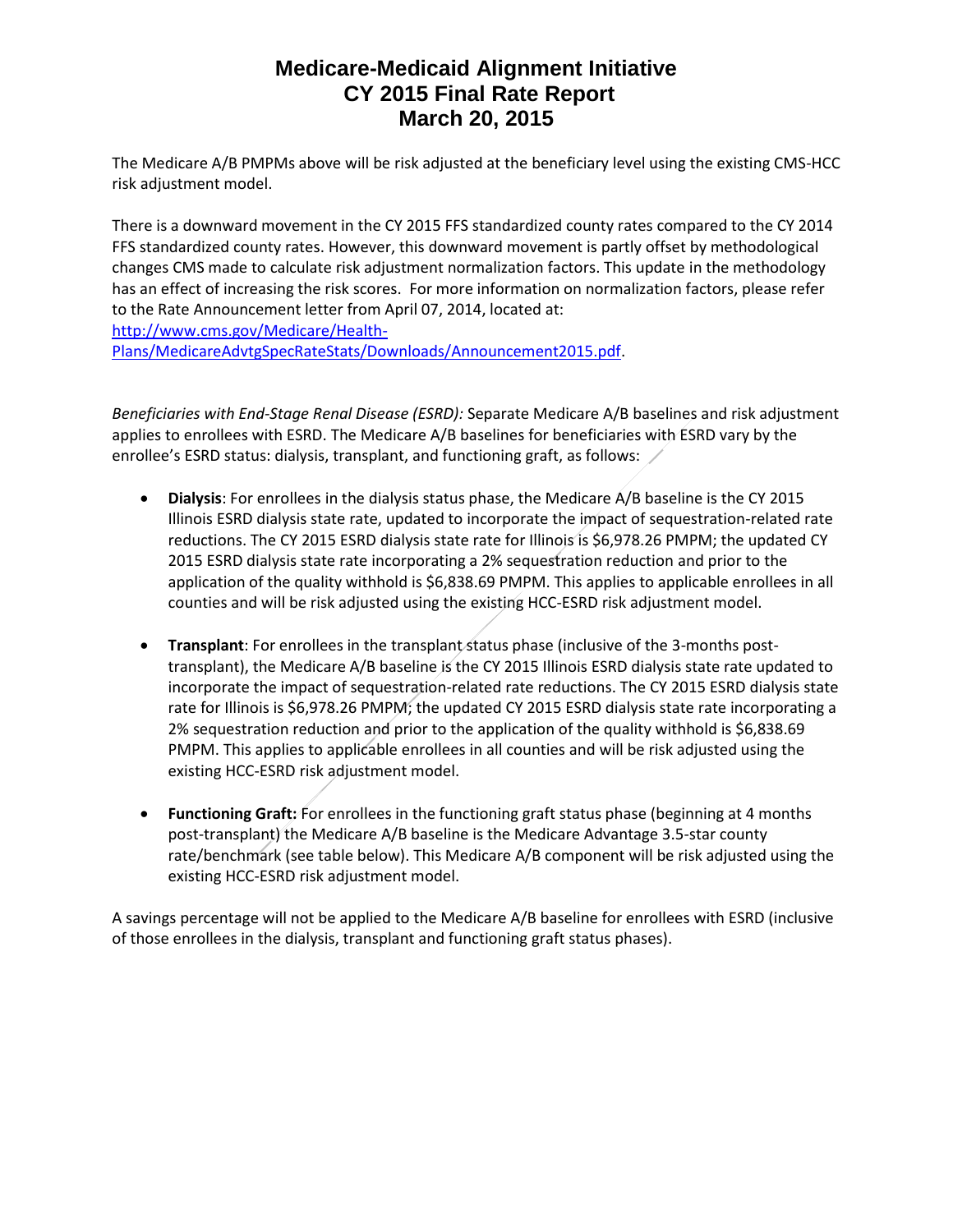## **Medicare-Medicaid Alignment Initiative CY 2016 Final Rate Report - November 1, 2016 CY 2015 Final Rate Report - March 20, 2015**

| 2015 Medicare A/B Baseline PMPM, Beneficiaries with ESRD Functioning Graft Status, |                    |                                      |                              |  |
|------------------------------------------------------------------------------------|--------------------|--------------------------------------|------------------------------|--|
| <b>Standardized 1.0 Risk Score, by Demonstration County</b>                        |                    |                                      |                              |  |
| County                                                                             | 2015 3.5-Star      | 2015 Final Medicare A/B              | 2015 Sequestration-          |  |
|                                                                                    | <b>County Rate</b> | <b>PMPM Baseline</b>                 | <b>Adjusted Medicare A/B</b> |  |
|                                                                                    | (Benchmark)        |                                      | <b>Baseline</b>              |  |
|                                                                                    |                    | (increased to offset application of  |                              |  |
|                                                                                    |                    | modified coding intensity adjustment | (after application of 2%     |  |
|                                                                                    |                    | factor in 2015)*                     | Sequestration reduction)     |  |
| Champaign                                                                          | \$738.31           | \$764.53                             | \$749.24                     |  |
| Christian                                                                          | 729.83             | 755.75                               | 740.64                       |  |
| Cook                                                                               | 845.15             | 875.17                               | 857.67                       |  |
| <b>DeWitt</b>                                                                      | 744.06             | 770.49                               | 755.08                       |  |
| DuPage                                                                             | 765.04             | 792.21                               | 776.37                       |  |
| Ford                                                                               | 793.33             | 821.50                               | 805.07                       |  |
| Kane                                                                               | 790.54             | 818.62                               | 802.25                       |  |
| Kankakee                                                                           | 783.49             | 811.32                               | 795.09                       |  |
| Knox                                                                               | 744.00             | 770.43                               | 755.02                       |  |
| Lake                                                                               | 786.66             | 814.60                               | 798.31                       |  |
| Logan                                                                              | 734.22             | 760.30                               | 745.09                       |  |
| McLean                                                                             | 743.89             | 770.31                               | 754.90                       |  |
| Macon                                                                              | 745.02             | 771.49                               | 756.06                       |  |
| Menard                                                                             | 725.85             | 751.63                               | 736.60                       |  |
| Peoria                                                                             | 780.31             | 808.02                               | 791.86                       |  |
| Piatt                                                                              | 741.47             | 767.80                               | 752.44                       |  |
| Sangamon                                                                           | 727.29             | 753.12                               | 738.06                       |  |
| <b>Stark</b>                                                                       | 762.45             | 789.54                               | 773.75                       |  |
| Tazewell                                                                           | 777.46             | 805.07                               | 788.97                       |  |
| Vermillion                                                                         | 743.09             | 769.48                               | 754.09                       |  |
| Will                                                                               | 830.63             | 860.13                               | 842.93                       |  |

\*For CY 2015 CMS established a coding intensity adjustment based on the anticipated proportion of Demonstration enrollees in CY 2015 with prior Medicare Advantage experience and/or Demonstration experience based on the Demonstration's enrollment phase-in as of September 30, 2014. Operationally, due to systems limitations, CMS will still apply the coding intensity adjustment factor to the risk scores but has increased the Medicare A/B baseline for beneficiaries with an ESRD status of functioning graft to offset this. Specifically, CMS has increased the Medicare A/B baseline by a corresponding percentage; as above, the CY 2015 Updated Medicare A/B Baseline is divided by [1- (the standard CY 2015 coding intensity adjustment factor of 5.16% minus the Illinois-specific modified CY 2015 coding intensity adjustment factor of 1.73%)] to determine the CY 2015 Final Medicare A/B Baseline. For beneficiaries with an ESRD status of functioning graft, the prospective payment does not include the adjustment to offset the application of coding intensity adjustment factor; this payment adjustment will be made on a retrospective basis.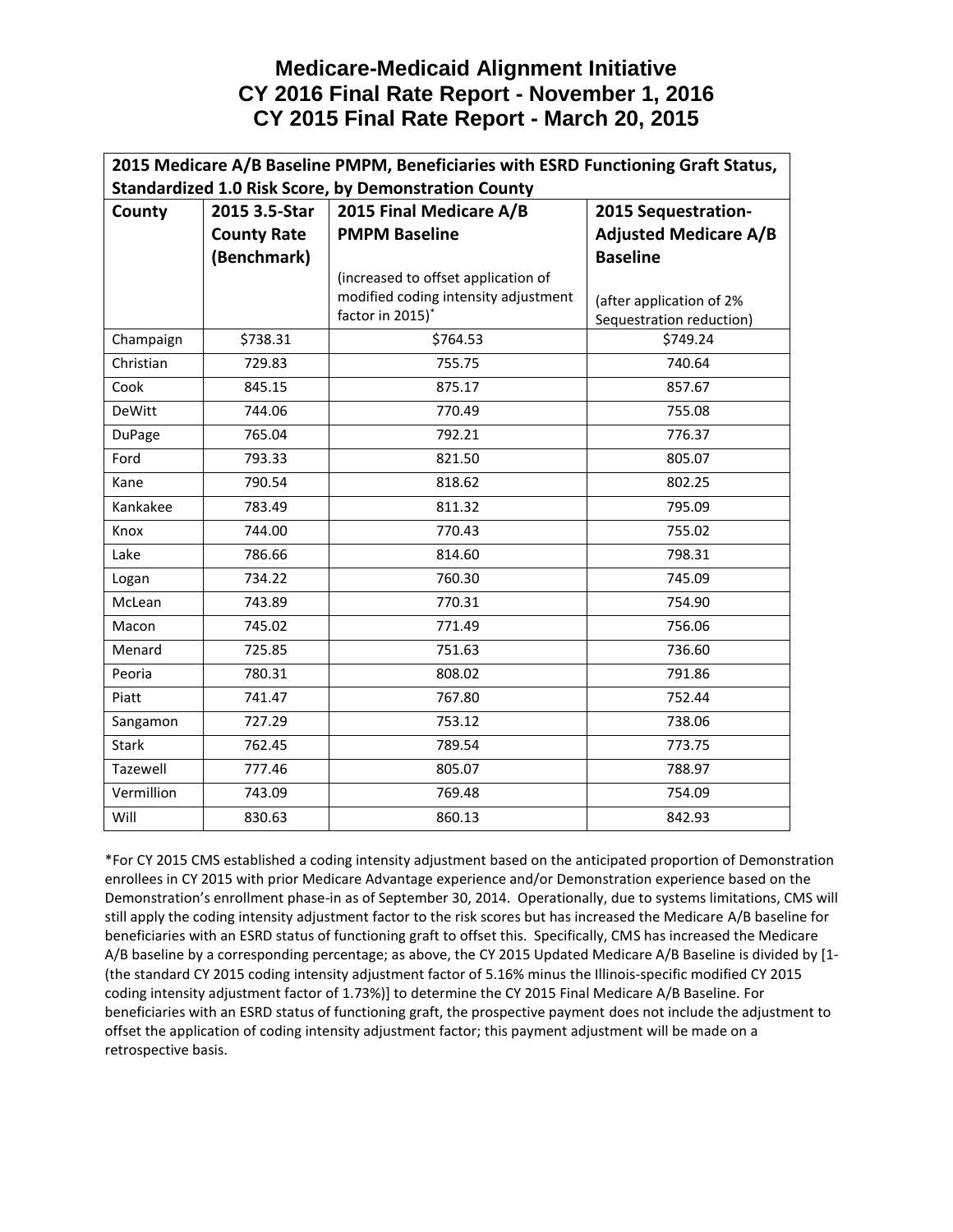# **Medicare-Medicaid Alignment Initiative CY 2016 Final Rate Report - November 1, 2016 CY 2015 Final Rate Report - March 20, 2015**

*Beneficiaries Electing the Medicare Hospice Benefit:* If an enrollee elects to receive the Medicare hospice benefit, the enrollee will remain in the Demonstration but will obtain the hospice services through the Medicare FFS benefit. The Demonstration Plans will no longer receive the Medicare A/B payment for that enrollee. Medicare hospice services and all other Original Medicare services will be paid under Medicare FFS. Demonstration Plans and providers of hospice services will be required to coordinate these services with the rest of the enrollee's care, including with Medicaid and Part D benefits and any additional benefits offered by the Demonstration Plans. Demonstration Plans will continue to receive the Medicare Part D and Medicaid payments, for which no changes will occur.

### *Medicare Part D Services*

The Part D plan payment is the risk adjusted Part D national average monthly bid amount (NAMBA) for the payment year, adjusted for payment reductions resulting from sequestration applied to the nonpremium portion of the NAMBA. The non-premium portion is determined by subtracting the applicable regional Low-Income Premium Subsidy Amount from the risk adjusted NAMBA. To illustrate, the NAMBA for CY 2015 is \$70.18 and the CY 2015 Low-Income Premium Subsidy Amount for Illinois is \$28.23. Thus, the updated Illinois Part D monthly per member per month payment for a beneficiary with a 1.0 RxHCC risk score applicable for CY 2015 is \$69.34. This amount incorporates a 2% sequestration reduction to the non-premium portion of the NAMBA.

CMS will pay an average monthly prospective payment amount for the low income cost-sharing subsidy and Federal reinsurance amounts; these payments will be 100% cost reconciled after the payment year has ended. These prospective payments will be the same for all counties, and are shown below:

- Illinois low income cost-sharing: \$116.96 PMPM
- Illinois reinsurance: \$63.23 PMPM

The low-income cost sharing and reinsurance subsidy amounts are exempt from mandatory payment reductions under sequestration.

A savings percentage will not be applied to the Part D component of the rate. Part D payments will not be subject to a quality withhold.

**Additional Information***:* More information on the Medicare components of the rate under the Demonstration may be found online at: [http://www.cms.gov/Medicare-Medicaid-](http://www.cms.gov/Medicare-Medicaid-Coordination/Medicare-and-Medicaid-Coordination/Medicare-Medicaid-Coordination-Office/Downloads/JointRateSettingProcess.pdf)[Coordination/Medicare-and-Medicaid-Coordination/Medicare-Medicaid-Coordination-](http://www.cms.gov/Medicare-Medicaid-Coordination/Medicare-and-Medicaid-Coordination/Medicare-Medicaid-Coordination-Office/Downloads/JointRateSettingProcess.pdf)[Office/Downloads/JointRateSettingProcess.pdf](http://www.cms.gov/Medicare-Medicaid-Coordination/Medicare-and-Medicaid-Coordination/Medicare-Medicaid-Coordination-Office/Downloads/JointRateSettingProcess.pdf)